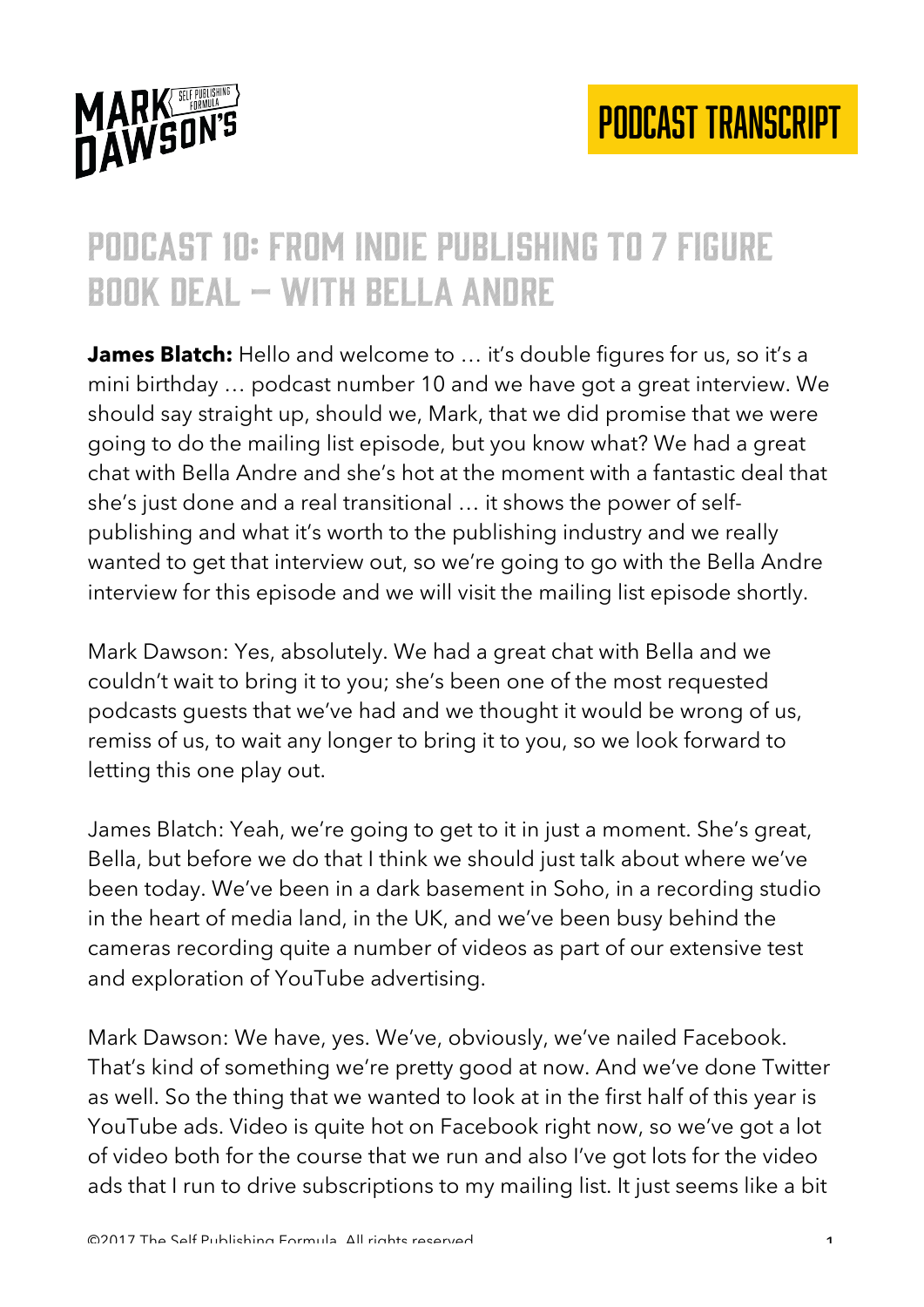

of a waste in not trying to exploit that content in another … to, you know, re-purpose it and put it out into another platform. YouTube is the obvious place to try that so that's … You've been in the lab, locked up in the lab for a couple of months, so trying to test that and see how if we can get that to work properly.

James Blatch: Yeah, we're in the early stages of finding our way and that's … it uses the Google AdWords platform, which will have you tearing your hair out from time to time. It's not the most intuitive of platforms, but, you know, none of these come very naturally. They are systems that you need to learn, but the prize on offer is highly targeted, very effective advertising, so we're determined to crack that for you and report our results. We should also say that we've done a few, sort of longer YouTube-style videos which have been a bit like the podcast. So, if, for whatever reason, you want to see what we look like actually talking rather than just listening to us, you will be able to very shortly on our YouTube channel see us doing exactly this sort of thing in this Soho studio. It felt like we should've been recording a Kinks track or something in there, didn't it?

Mark Dawson: It was … it was atmospheric, and just down the road from a sexual health clinic.

James Blatch: Yeah.

Mark Dawson: And very, very close to where we used to work, so literally well two and half, three, minutes away from Soho square which is where both you and me and a third of me go … John … worked for, you know, years and years, so it was quite nice to go back and kind of go back to those streets again.

James Blatch: Definitely our old haunt and the Star Café and some famous places just around there. In fact, the sexual health clinic was one end of the passageway and the sex shop was at the other end, wasn't it? Mark Dawson: Exactly, yeah.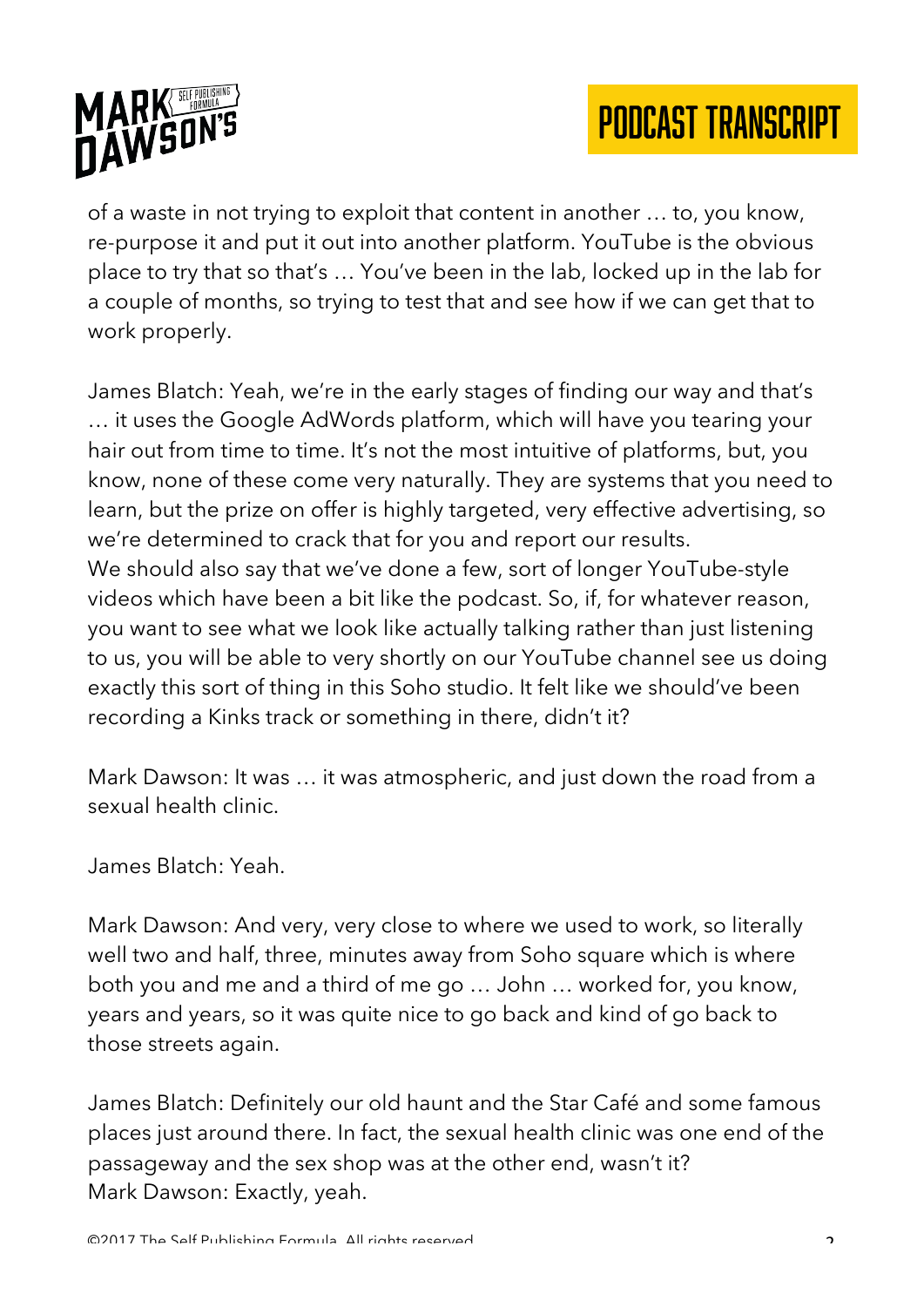



James Blatch: So that sums Soho up! Okay, well, let's get onto this interview with Bella. A lot of you will know who Bella Andre is. She is an innovator and an earlier doctor in our sphere of digital marketing. She's sold more than 5 million books. She's had bestsellers around the world. She's been the number one ranked author on Amazon alongside names such as J.K. Rowling, James Patterson, and Stephen King. She's got her own publishing company. She's done a lot of things first and a lot of things very well and she's recently signed a 7 figure print only deal with Harlequin, just … and we will talk about that. The power of going to a traditional publisher after you've had success as an indie author and perhaps a pathfinder for the future for lots of authors. So this is Bella.

We got going by asking her what she thought had changed in the time that she's been an indie publisher.

Bella Andre: Well, you know, there's … I would say it's all been good. I think that people freak out a lot over things, and one thing that you learn, like 5 – 6 years in, is stop freaking out and just keep writing your book. You know that's really what it comes down to.

I'll tell you what's the same. It's the same that your next book is always going to be the best thing you can do. Always, always, always. Even with all the opportunities and education that we have with advertising, of which, you know, I'm taking advantage of all of them. We just launched my first Twitter ads yesterday, so we're watching those. We're going to do a Tweet and all of that and, of course, advertising on FB and everywhere else, and YouTube and Google, everything. Doing all of it, right? Which is super exciting!

I'm super excited to have more tools, but nonetheless, make the most important thing is the book. For instance, today I started by doing 1500 words on my next Sullivan and then when those 1500 words were done I opened the file for my next Maverick Billionaire and I did 3000 words on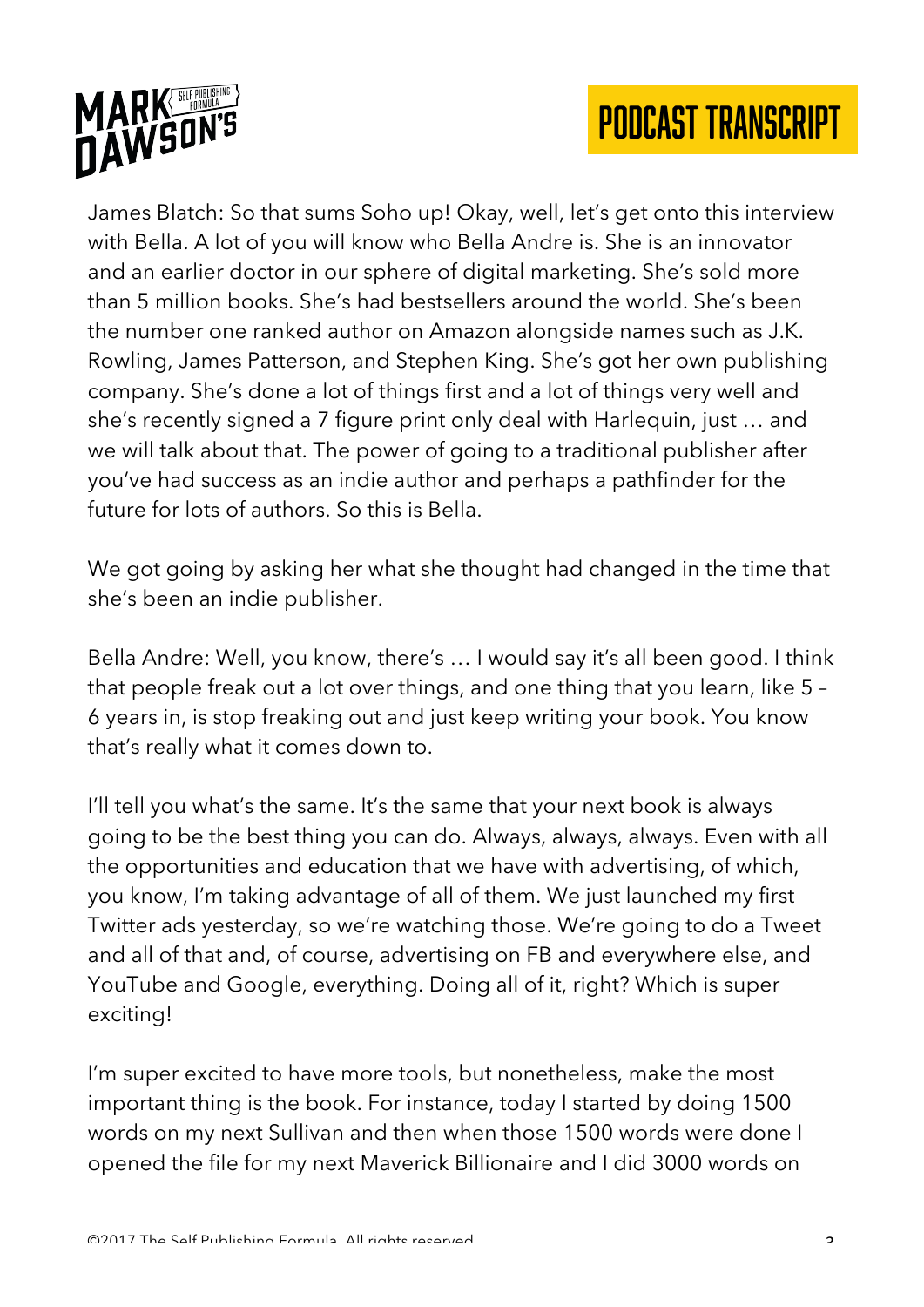



that. Then when that was done I pulled out the printout I had done of my Sullivan that's coming out in a month and I started proof reading that. When I'm done with that that's when I'm going to go and I'm going to check on my emails, and I'm going to go looking at my ads I'm running. I'm going to look at my to-do list and I've got a format some stuff for Germany. There's always … everything's layered on top of everything else, but the most important things that I have to do today, and every day, are get those words in on those next books. Because that's ultimately what the readers want and that's what I want to do too. I got into this to be a writer, not to be an ad specialist, not to be a publisher.

Some people will come out of this and realize, you know what, I like writing the least and I want to do all these things more. Then they'll start businesses and they'll do all that, and that's awesome. After six years, I'm like no, no, I still like writing the best. I'm good at everything else, but I really like writing the books. That's where my ultimate passion is, so that's where I'm going to put my hours.

The biggest changes are, I think, there's more and more opportunities all the time for writers. Being nimble, just be ready to roll. Be ready to be flexible and just don't freak out. Just stop freaking out.

Mark Dawson: Yeah, there's been a few bumps on the road.

Bella Andre: Yes, I mean, that's reality. We're like creative artistes, we weep over our keyboards and anytime someone comes in says like "Oh that's the worst book I've ever read", right, like look I have those reviews, one star, this is literally the worst book I've read. Then people will agree with that. It's hard, it can be hard to go you know what there's thousands or millions of people out there who think these are the best books they've ever read. When that one person says no, no it's the worst. No one's ever going to win that one, you know, it's like you got to just like keep going and do the best that you can.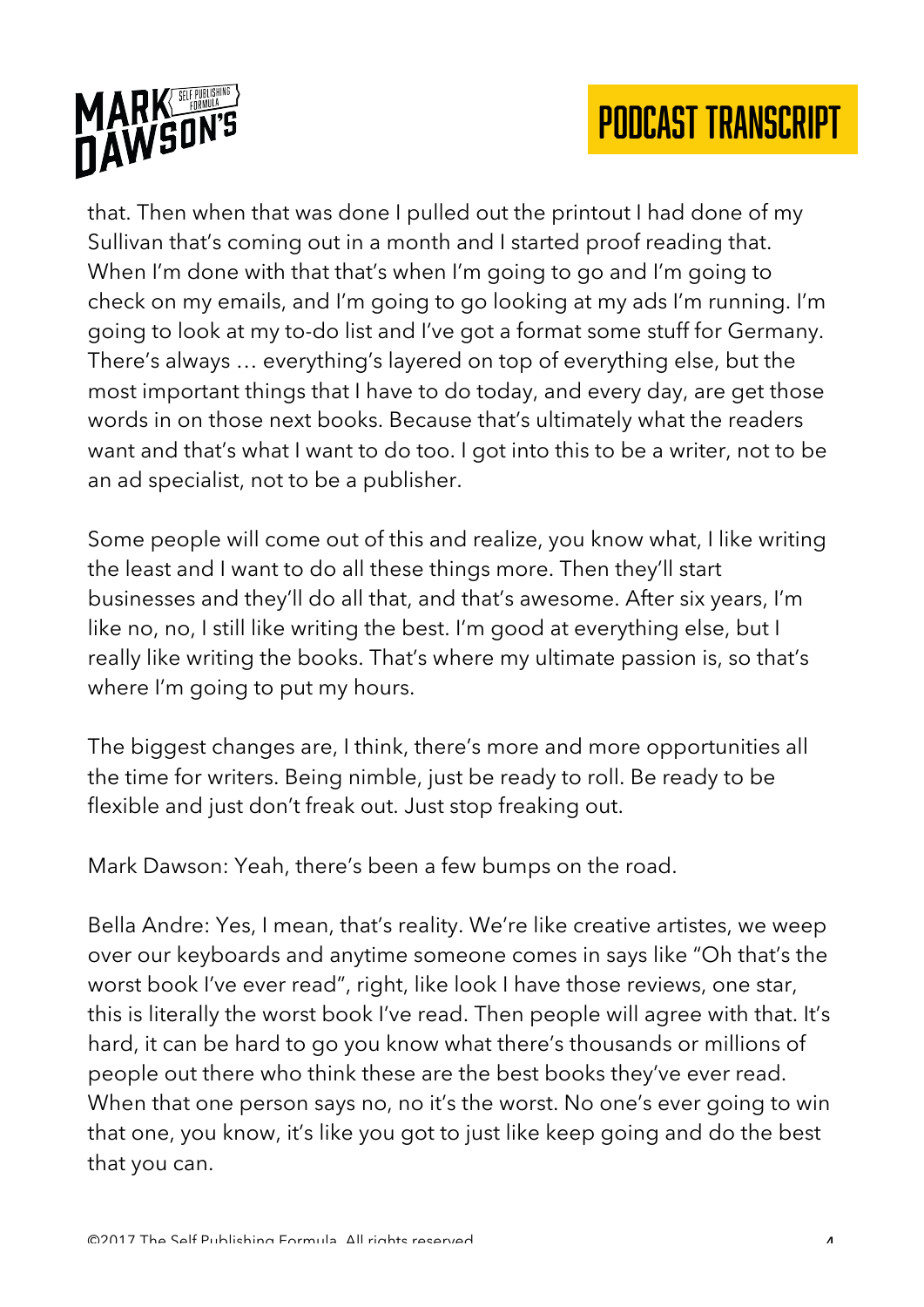

I talk a lot about putting on the blinders. You've got to put them on for a lot of things. You've got to put them on when someone comes in and says they hate your book. You've got to put them on when a retailer launches some new program that looks like it's turning everything topsy-turvy. You've got to put them on when you're seeing other authors do things around you that you feel like you should jump on that bandwagon, you know, and oh my God if I don't drop what I'm doing and start writing that it's all over! You've got to put the blinders on.

There's like that weird balance, you're walking that balance beam between keeping your eyes open and paying attention and being nimble so that when the waves come you can surf them, and blocking it out so that you can do what you've got to do, which is write your book.

Mark Dawson: Yeah, it's always going to come back to the book because everything else is transitory. Things might change: Bezos might get out of bed tomorrow and say, you know what, 40% top royalty … You just kind of roll with that punch, but at the end of the day the most important thing is just, as you say, is getting down and writing the next book. So these scripts fall back to the actual, yeah you already made me feel inadequate with your workload and I had a shit day today and I only got a few words in the bank so I feel dreadful and you've made me feel worse, so thanks for that!

How does your day kind of look in terms of when do you get up and start writing and all of that good stuff?

Bella Andre: Well my days don't look a lot different, and you know, let's rewind and don't feel bad because, wait … The other thing is we all have our own natural pace and speed and I write better when I write more. That's just how I am. Yeah, you know the first 4.5 – 5 years of this for me I worked almost 24 hours a day. It was a lot and I made statements like balance is over rated. You know, like it was all this stuff, and I think in a way it was very empowering for me, I think, hearing me, especially for people with kids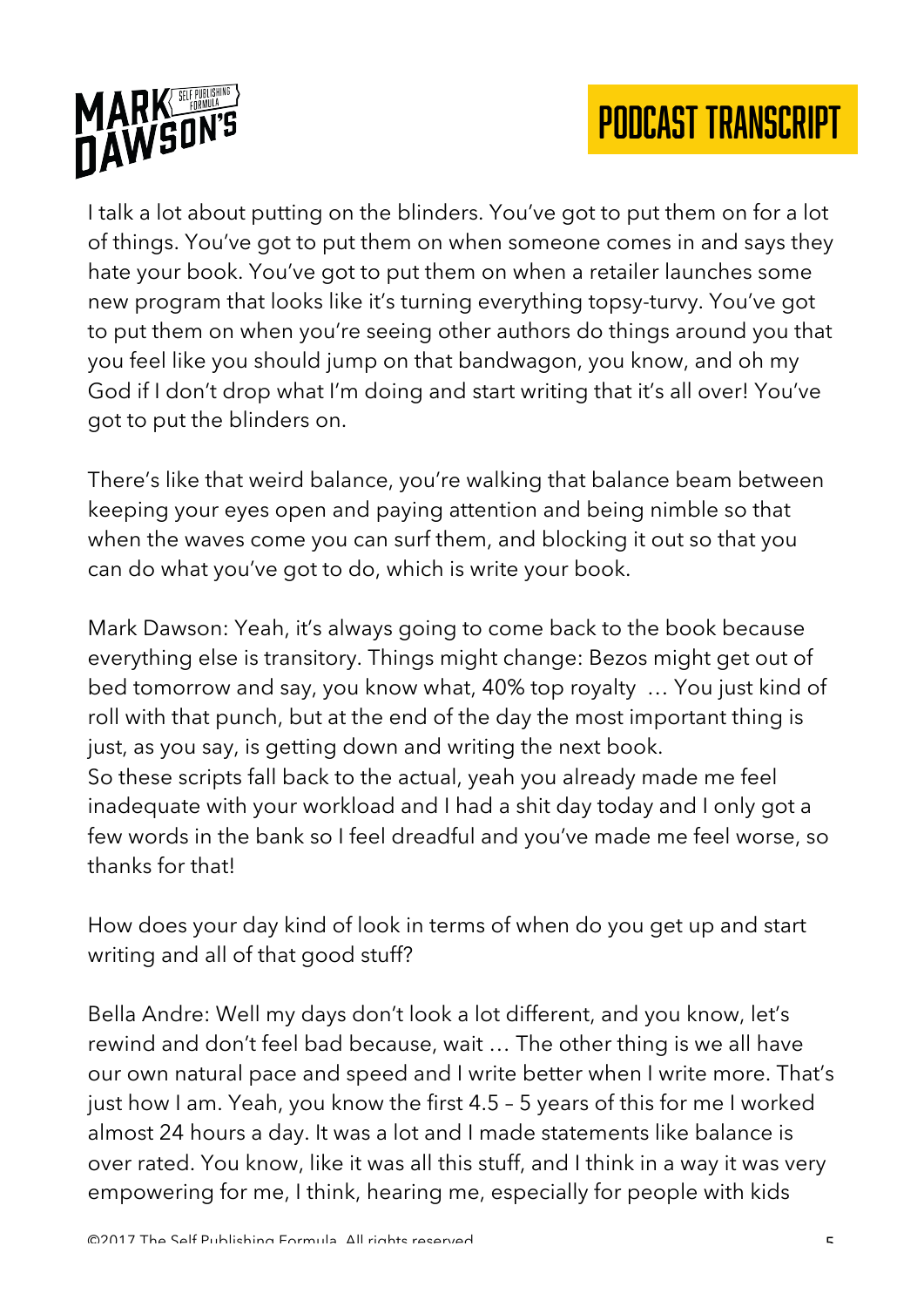

who are home taking care of them, it can be very empowering to be told "You know what you don't have to have balance, just go do what you want to do" so I think that was great for all of us.

Then I got to the point where I was just like, all right if I want to keep doing this long term I've got to back off some. I actually took a few months off and went to Europe and toured around with my family, and pulled the kids out of school and it was great because when you have workaholic tendencies like I do, something like that can be the only way that you can break the cycle, so to speak.

It took me, out of the 4.5 months that we traveled, the first 2.5 months I sort of was panicked the whole time. I just like to lay it out as honestly as possible, you know, I'm not magician. I'm no more special than anybody else. It's like this stuff's hard and I had to break the cycle of working really hard because I would have burned myself out. Fortunately I knew to stop before that happened.

So for 2-2.5 months I panicked because I was like "Oh my God! I'm not working on this 24 hours a day. What if it all falls away? If it all goes away?" And you're just, you're so convinced once you've done that that you have to keep doing it at that pace or you'll never be able to keep it going. What happened instead is the universe must have said you know what cut her some slack. I had the best 4.5 months so far of my career.

When a friend said to me "you know what I think this is your sign to take more vacations." Yeah, so I made a promise to myself when I came back that I would not go back into that and I haven't. I try to keep it to, I call it cultivating laziness and my friends say that my definition of laziness is like way off. For me working 8 hours a day, trying to keep it down to 8 hours a day, feels like a vacation. It feels like a pretty light load to me. So that's where I am, so I'm not working the 20 hours a day anymore, I'm working like probably about 8, sometimes it spills over a little trying to steal back my weekends as much as I can.

But of course, right now I have three projects overlapping, not including all the foreign translations and blah-blah-blah, so you know there's always a lot of stuff going on and sometimes you're busier than others. Right now it's a little bit of a busy month, but … Yeah, so I get up and actually I go for a … I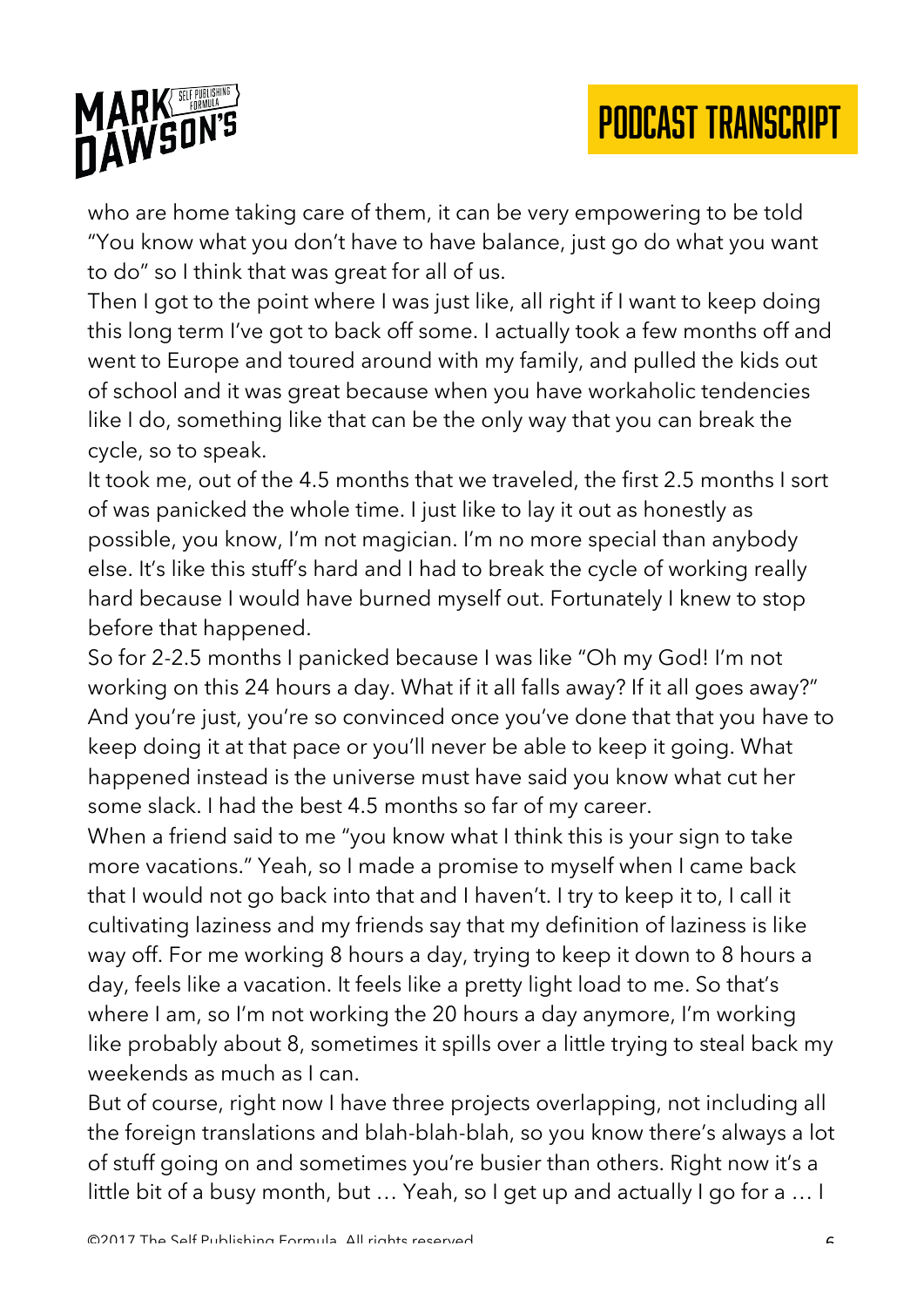

check my emails really, really quick, make sure there's no fires, and I try to keep that to about five minutes and then I head out for a walk through the vineyards with my husband and our dog. We walk for like 2-3 hours, because I love walking, so I could walk and pick forever. I love it. Then I come back and eat something and that's when the headphones go in. I put the same song on repeat, whatever song it is that I'm listening to, and I get my words started. That's it. Then when I am done with that, if I have time, I'll deal with the business stuff as much as I can and then I try not to work in the evenings anymore. That's my day. It's pretty simple now. It was a little less simple before, but you know what, like I was out conquering the walls, and now I'm like okay I've conquered a lot, so now I'm conquering it, continuing to conquer it just at a more measured pace.

Mark Dawson: Yeah, all the writers I know, are walkers. I love walking and running too. I get the best ideas when I'm doing that, but it sounds like you've nailed your day. Perfect. Great.

But I'm hogging you. James any questions?

James Blatch: Yeah, you've mentioned a couple of times how you will be writing more than one book at once. Is that common for you, or does it just happen to be today and the other time that you mentioned it?

Bella Andre: No, it happens sometimes. Right now, the calendar, the carefully plotted out calendar, did not end up remaining as carefully plotted out as it should have. Things shift and change. I do, I have a couple of overlapping projects right now, but fortunately, I'm really enjoying both of them, so I need to keep them both going. But you know, I was … I wrote a whole bunch of books at 5000 words a day. A whole bunch of them. After doing so many of them I finally said, you know what, if I want to do that again in the future that's great, but I don't want to have to do that again in the future so I'm really careful now about making a schedule where, you know, if there is an overlap like this it's just over the course of a few weeks. I'm in those few weeks right now.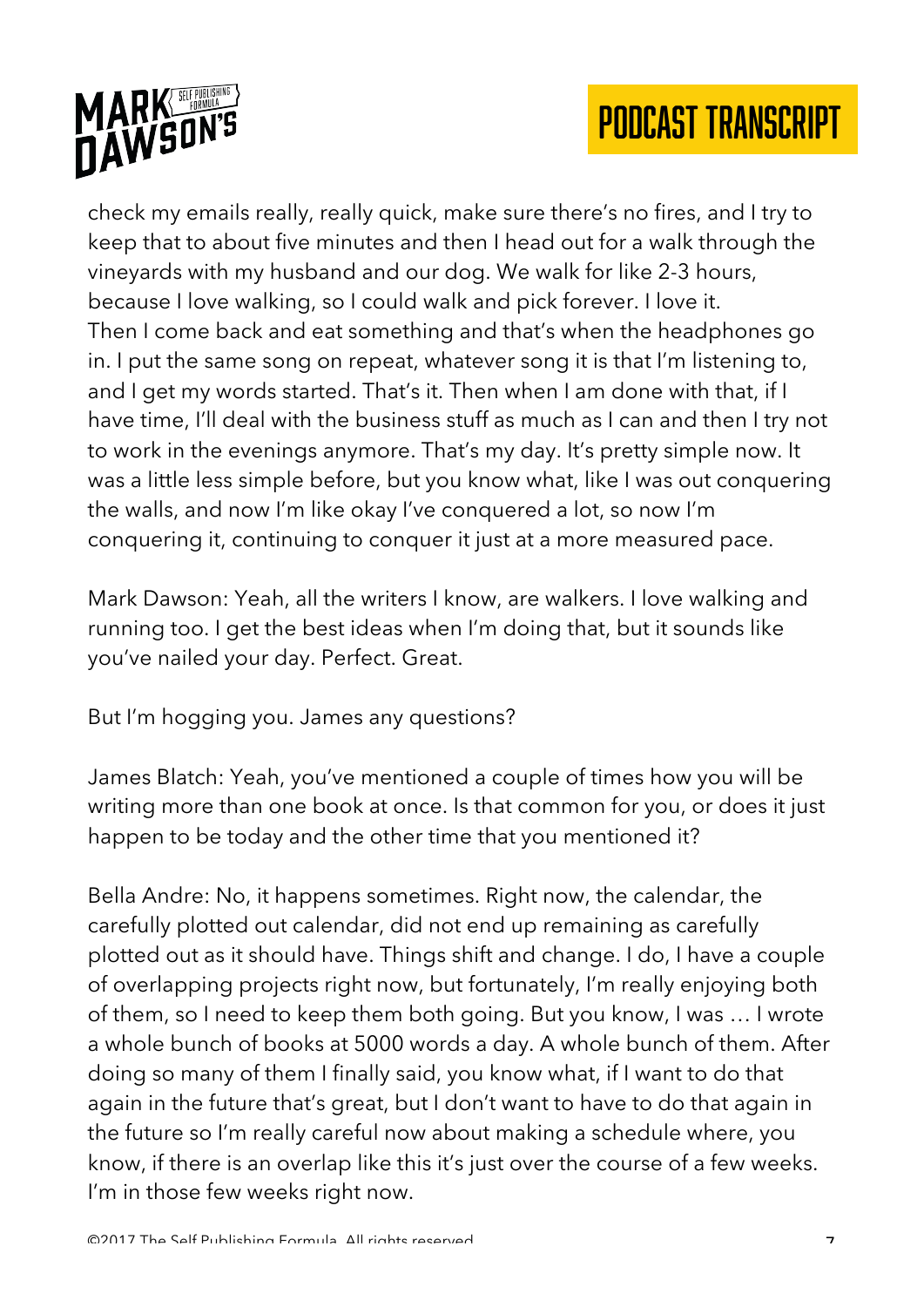

James Blatch: Okay, so it's not a normal thing you plan to do and one that you're particular creative approach responds to, it's just something that's happened at the moment.

Bella Andre: Yeah, it's just happened at the moment. I mean every book is different, like some books I write completely out of order and some books I write from start to finish. Some books I know what I'm going to talk about. In some books I don't really know until I finished the first draft and I figure it out when I'm re-writing.

I've just realized I can't pin down a process for myself, you know, sometimes I'll do 25 page outline and sometimes I'm like "Huh, I don't know, maybe

…" right, so it just kind of following it, wherever the book takes me I just go with it.

Mark Dawson: Are you writing in Scrivener or Word?

Bella Andre: I write in Word and I do some, I've done some audio lately, not through Dragon … I hate Dragon, it makes me want to throw my computer through a window … but yeah, where I'll, like in the car a lot, or if I'm on a walk by myself I'll just sort of speak some stuff and then send it off to a transcription company or my assistant with transcribe it for me and send it back. I find audio a little hard though, there's just so much editing, partly because I'm like "Um," and then "He," you know I just can't quite get it out with my voice.

Mark Dawson: It's a different place, isn't it? Writing with a keyboard is a visual process, for me anyway.

Bella Andre: Yeah.

Mark Dawson: It's tapping into a different part of the brain when you speak it. It's a completely different way of expressing yourself and I can't get my head around that as well. It doesn't work for me at all. I'd end up getting repetitive strain injury!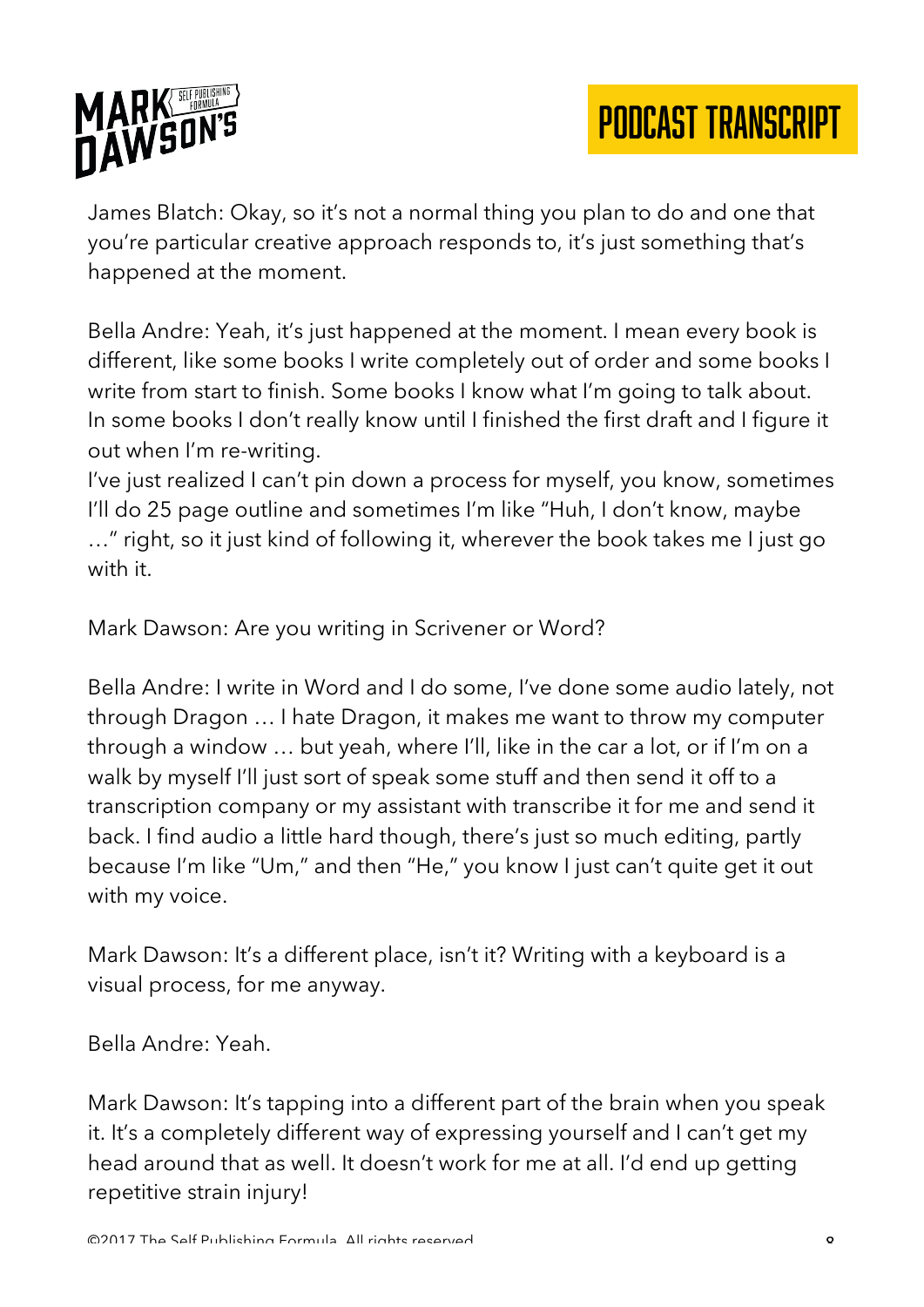

Bella Andre: Oh I hope not!

Mark Dawson: Okay, so in terms of marketing, I'm very interested in. Looking back over the course of say the last 6 years, if you could pick one tactic that has been indispensable for you, the thing that, or one of the things that been most consistently good for the [inaudible 00:16:41] book sales, what would it be?

Bella Andre: I think it's the relationship I have with my readers is the biggest thing of me. I think they trust me and one of my biggest things, you know, my soapboxes is the promise to the reader. I will never break my promise to the reader. So, that's why, for many, many years, really up until the past year, I did not link Lucy Kevin, and Ball Andre, because despite the fact that I knew the Ball Andre brand sticking that onto Lucy Kevin would make the Lucy Kevin brand more successful.

I wasn't willing to sell a few more Lucy Kevin books at the expense of the Belle Andre brand. So when I decided to bring the Lucy Kevin books into the Belle Andre brand I actually did it as a test first. I took one series and I co-branded it and I watched it. I watched it like crazy. If there had been a sign that I had pissed any Belle Andre readers off that name and that connection would have come off so fast. It would have been gone instantly. Instead what I found out was people kept saying to me, "Oh my gosh, it all makes sense now. You're two of my favorite authors." That was a huge surprise to me, right, because I thought the promise I was making as Belle Andre and Lucy Kevin were different, at least in the sensuality because Lucy Kevin books don't have any sex in them and Belle Andre books do. It turns out that because the voice is the same, and the sensibility of how I approach romance is the same, that ultimately that line in the sand for how much sex there is or isn't in the book really didn't matter. That's everything to me, is the promise to the reader. And, of course, like I said earlier, my newsletter list is gold and I'm very, very careful with that list, try to be very respectful for my fans for how I contact them. We're very interactive on Facebook and Twitter and Good Reads.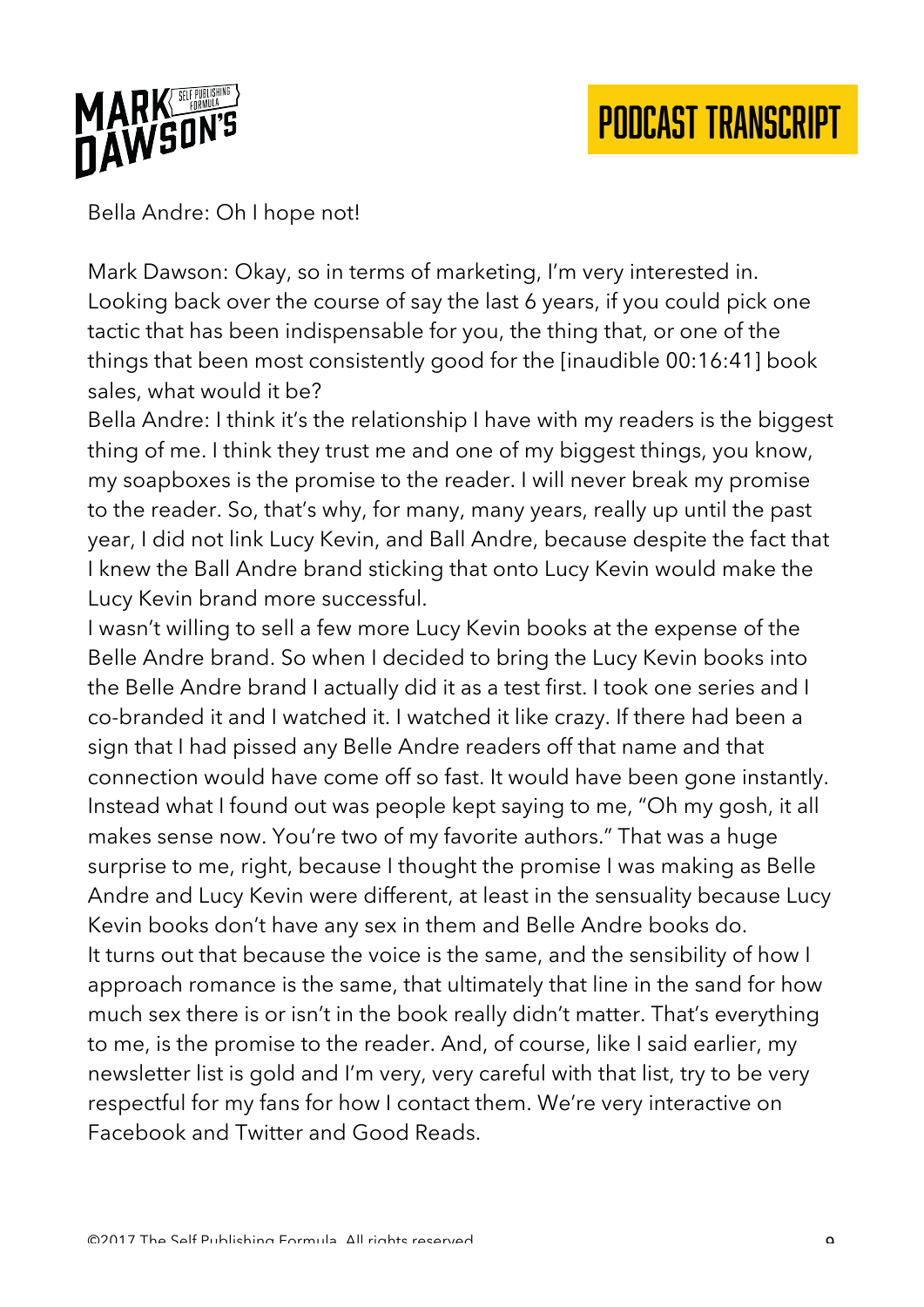

You know, I just love them, they're why I'm doing this. They're the reason why I can do this. Without them, I'd just be writing books and they'd just be sitting on my computer or whatever, so I owe it all to my fans.

James Blatch: I'm going to ask you about the print deal, which I've trailed ahead a couple of times. So you're … You've really found self-publishing, you've excelled at it, and it found you in a way as well. Here you are now, I think this is going to be of interest to some of the guys we have, guys and girls in our Facebook group, who are doing good trade at the moment, starting to make some fairly serious sales. Then the print people come calling, and sometimes they're faced with this decision to make about whether they're going to sign over one of their books to print. You've managed to do this but keep hold of the self-publishing side of things. Just tell us about how that came about and what the deal consists of. Bella Andre: Well it was very exciting. I had been publishing my Sullivan series since the summer of 2011 and initially, well still, almost, I was doing four books a year in that series. It took off beyond my wildest dreams. So I put out the first four, first five, in July of like 2012, I ended up with three of those five on the New York Times and three of those five on the USA Today list simultaneously.

It kind of exploded. You know we talk a lot about, you know I'm on Kboards, I'm on all, I'm everywhere. I'm like watching everything all the time. I'm always seeing people say "When will it take off?" It's like Oh man just keep going, because book five, book six, there's magic there. So I knew I was going to write at least eight books in this series because, gosh darn it, I was going to hold on for the magic and the magic really hit at book five. That happened and I, obviously, had severed my ties with New York by then. Things were going super well. A friend of mine had said, because I had been worried when I severed those ties in 2010, I said "Oh what if I ever want to go back to New York?" And I'm the bad girl and they don't want me back, and she goes "Auck, you know what? Enough with that." The only thing that matters is your numbers. They will not care that you severed ties if your numbers look good enough later." Well she was right. Even the publishers I had left, everybody, came and said "we would like to work with you." "My God, your Sullivan!" "It's a phenomenon" and so I was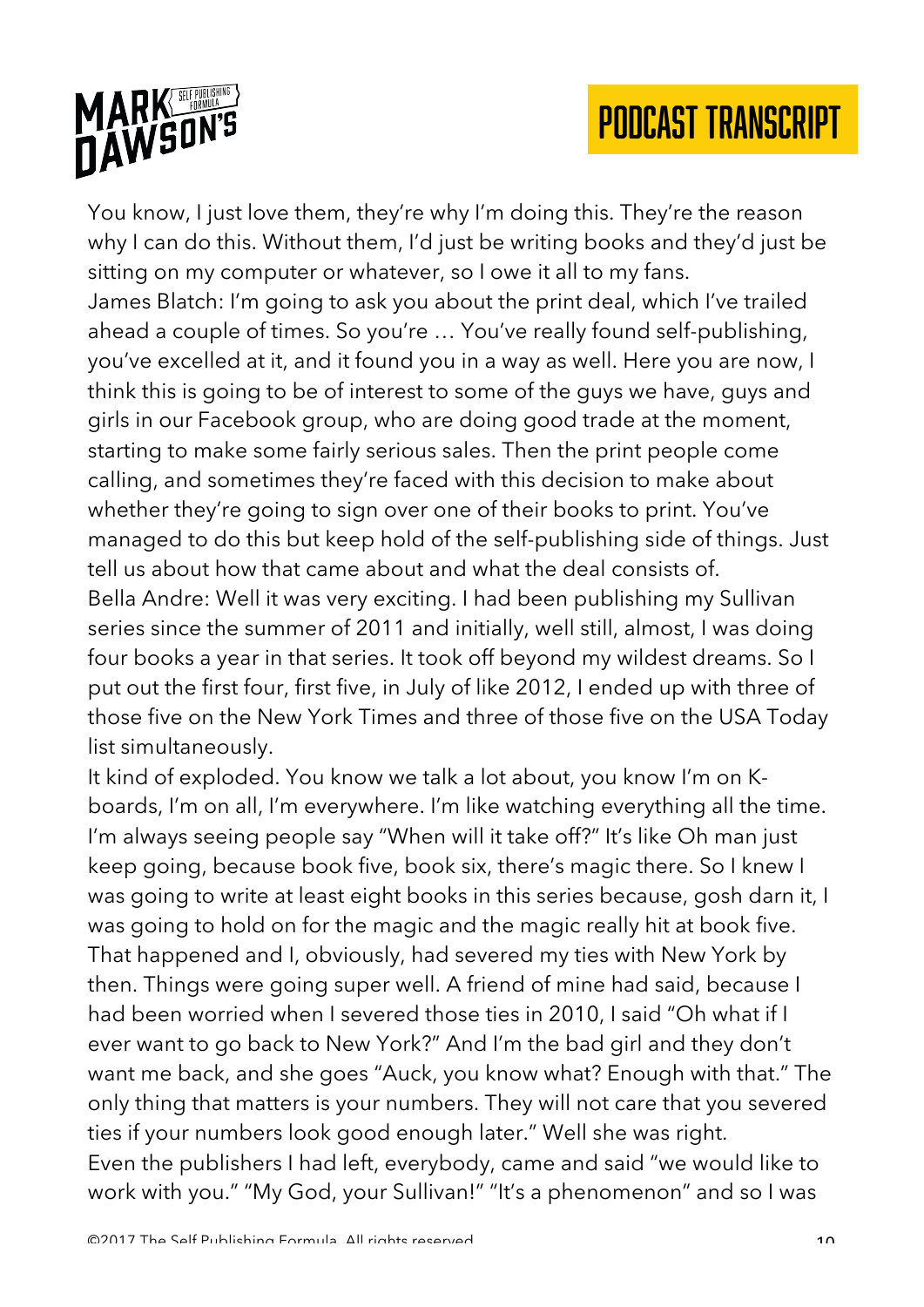

very clear, and I think this is really what helped me, and I have seen a lot of writers be approached by publishers, you know like 100, 200, 300 in the last few years and it could be devastating in a lot of ways and people sign really bad deals. It's because one – they don't feel confident enough to just sort of say this is what I want. This is what I want and I'm going to walk if I don't get it. Then they're not sort of confident enough to stand behind that. So as soon as the publishers came I was like I'd be crazy to sell anybody these digital rights. If you want to give me 30 million dollars for them, fine. But barring that, I'm not giving them to you. You can't have them. So I knew I wasn't going to sell any digital, I knew I wasn't going to sell any foreign, I knew I wasn't going to sell any audio. The only thing I was going to do was print. So I ended up connecting with an agent who had been an agent for a friend of mine, a previous agent, but she says you know what he's great, he's great at what he does. I just went to him and I said "here's the situation, I think I'm going to be getting these offers, so if I get them, will you negotiate them?"

He was like, "I don't know if you'll be getting these offers, because nobody gets print only offers, but if you do, yeah, call me, let's do it." By that afternoon I called him and said well we have the first offer, so, it was exciting. What ended up happening was I had actually met an inquiring editor who inquired me from Harlequin at a presenters cocktail party for a conference we were at. We were just both on a panel. I think the conference organizers wanted us to duke it out on the panel, you know, she was supposed to represent traditional and I was supposed to represent independent and we were supposed to get into a fight, but we really liked each other. I was like "you're cool," and she was like "you're great" so we hung out that night and she just said, "just tell me everything. I'm fascinated by what you're doing. It seems amazing" so we just talked.

Honestly I was like we are never going to work together in a million years so there was no pressure. It was like I'm not trying to sell you anything. We just got on like crazy, it was great. When all this happened a few months later she called me and just said however you want to work together we're onboard. That was really it. So out of everybody who was interested, I chose them. I was very happy with their dedication and devotion to it. We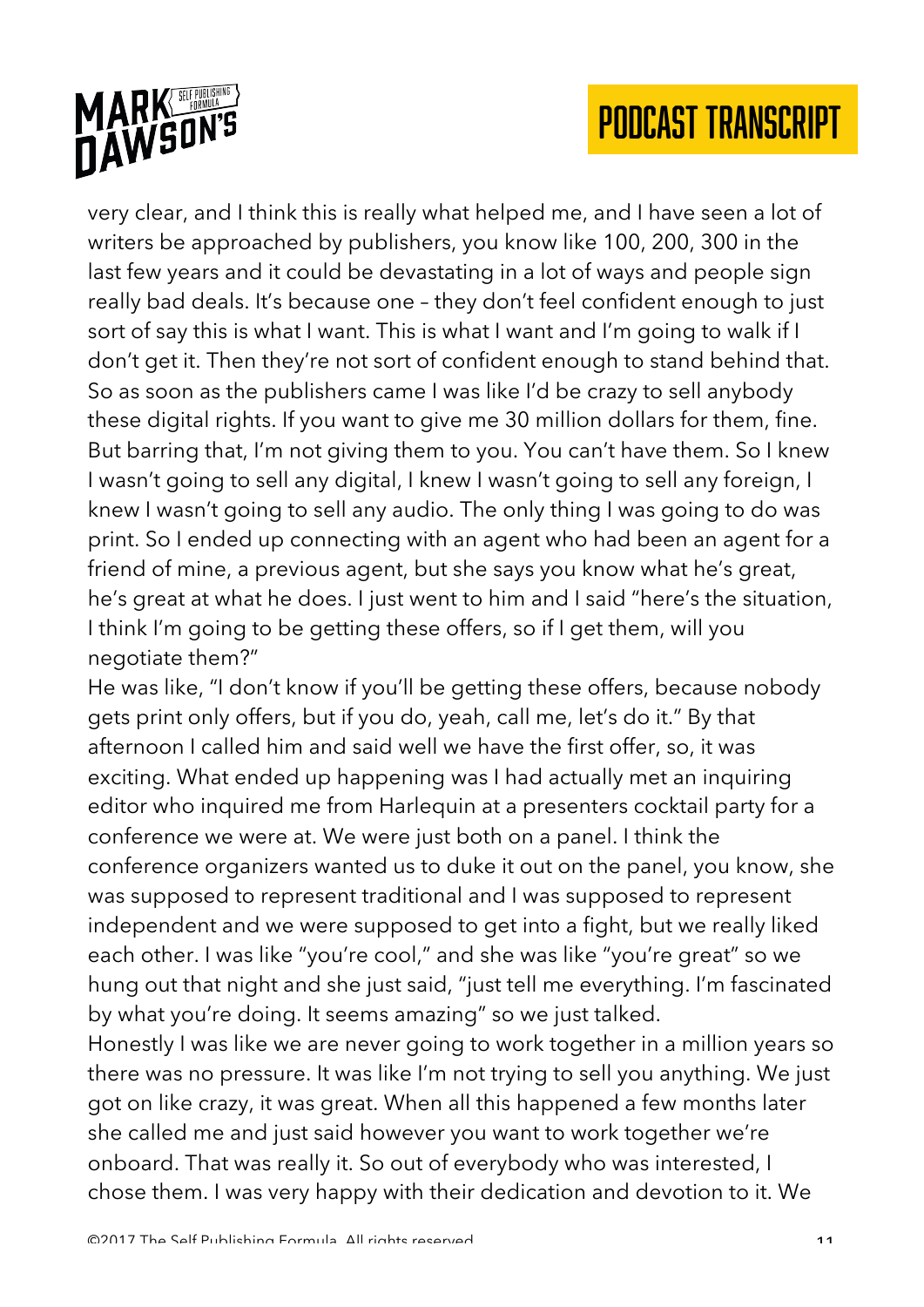

ended up from signing contracts for I don't know, like 15, 16 books across the themes, including special hardcover editions, and they've printed gazillions of them, I mean everywhere. People would write me from a little island in the middle of nowhere and say there's three paperbacks here and here's one of yours.

Yeah, it was just really, really great and my hat's off to them for trying something really innovative and breaking new ground, but I just think a lot of it was that I knew what I would and would not do going into it. I think that if … My number one piece of advice to everybody who's in that position is that it's going to be a lot of white noise and it's going to distract you from what it is you need to do. If you can't just … You cannot wait for someone to make you an offer. If they come to you and say they're interested you have to know exactly what your position is. You need to tell them what you want. James Blatch: It's the old thing, I suppose, you're up against people who make deals, two or three deals every day of the week and you make this one deal for 10 years. It's like me as a tennis player going out to play, I'm going to say Pete Sampris or Andre Agassi because I'm so out of date with tennis, but someone who's not in a doubt, suddenly playing in this one match. I mean because he does it every day of the week and … But there you go, you put your lines in the sand drawn. Mark's pretty good at this because he used to be a lawyer, so I think he goes into these negotiations well armed, better, probably than the rest of us. This is really impressive, you had your line in the sand, you knew what you wanted to do and this was not a small deal. This was a seven figure deal, it's been reported anyway.

Bella Andre: Yes.

James Blatch: This is a seven figure deal.

Bella Andre: It was a big, big deal and we signed, you know we didn't just sign one of them and I do want to add, I think it's important for people to kind of realize that with all the tools that you have out there, you can still do this kind of, as I would almost say, like the old fashion way. I never did any advertising at all, you know, apart from a BookBub here or there and not even every month, because I wouldn't even like go in and submit every month to them. It was probably like four or five times a year without any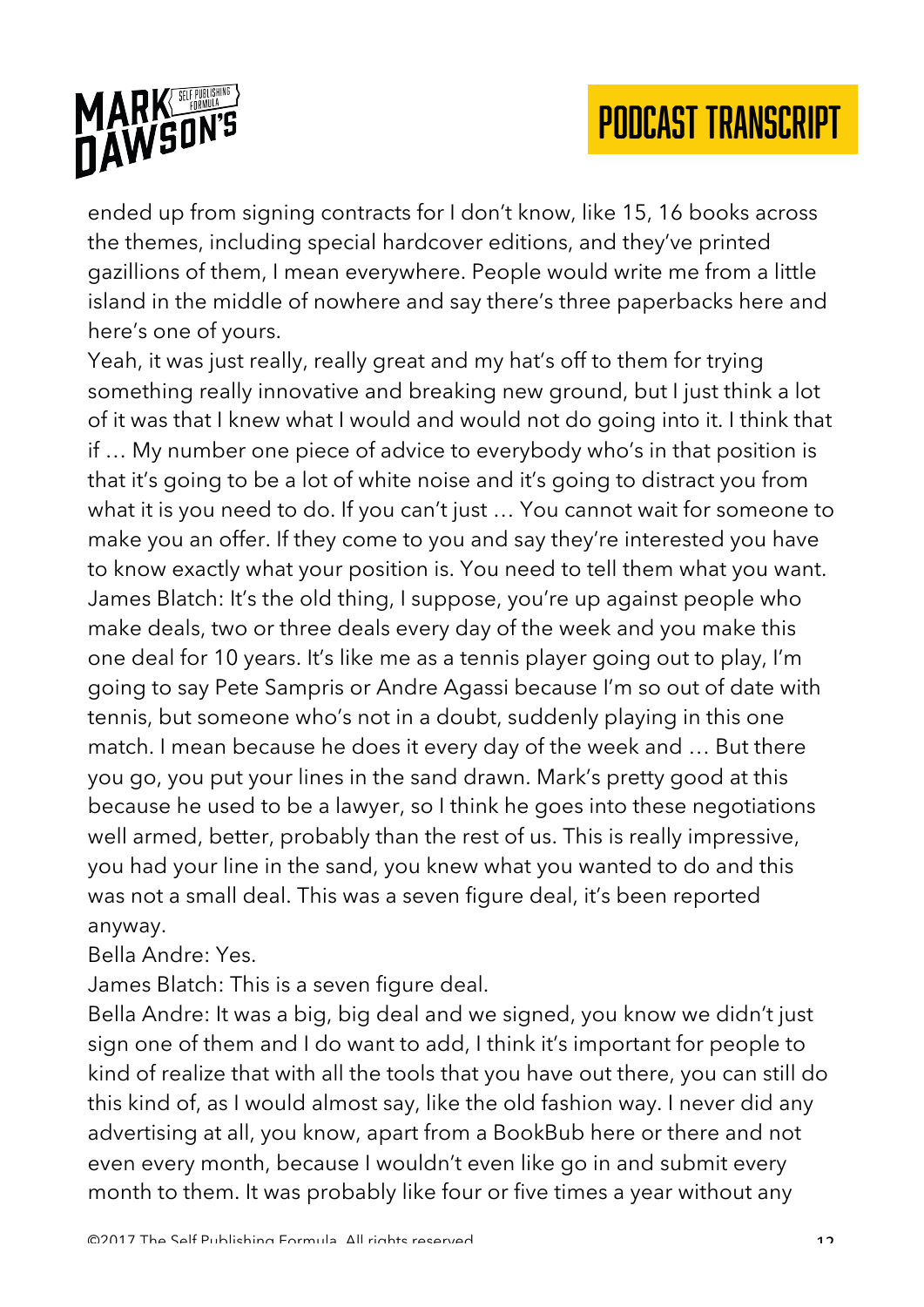

advertising. I mean just going in there. I never discounted my books, either, up until probably a year and a half ago. Nothing. I did no discounts. No advertising. Honestly, it was like going off there, writing the books, connecting with fans. That was it.

So I think that, you know, when I look at the world now, I recently came back from a conference where they brought in Instagram specialists and Google ad specialists and Facebook specialists, and it was amazing. It was like the most exciting week ever. I came out of that I just felt like My God! To be able to take what we can do organically and add all of this to it. I feel like winning the lottery right now. We can do so much, but what I caution people, and I'm sure, Mark, that you say the same thing, I mean you've got your courses but I'm sure you tell people the same thing, it can be very overwhelming.

It can feel like if I don't do all of that I'm never going to get anywhere. So I always say to people is no-no start from the beginning, write your books, go out there and try to put the best cover on it, the best title on it, really think about your brand. Start to communicate with your readers and add things on slowly as you feel that you can handle them. If it gets to be too much, back off, it'll wait. It'll still be there. Facebook's still going to be there. YouTube's still going to be there. You can get on that but get the foundation.

I firmly believe that having the foundation of the catalog that I have now, now that I'm able to play with this advertising is a great, great leg up. Mark Dawson: Oh I'm just looking at your book space and it's unbelievable the amount of content you've got, it's unbelievable. I don't know… trying to count them, but there must be 50 books.

Bella Andre: Yeah, it's a lot. It's a lot. Then there's all the languages I'm translating into. There's a lot going on.

Mark Dawson: Yeah.

Bella Andre: But I say that because even I … You know someone said to me the other day, we were at a conference, and I was sort of lamenting, like I just said "oh my God I hate formatting translations. I just feel like I don't even know what's on the page in front of me, what if I'm screwing it up?" She said "oh you don't know how good it makes me feel to know that some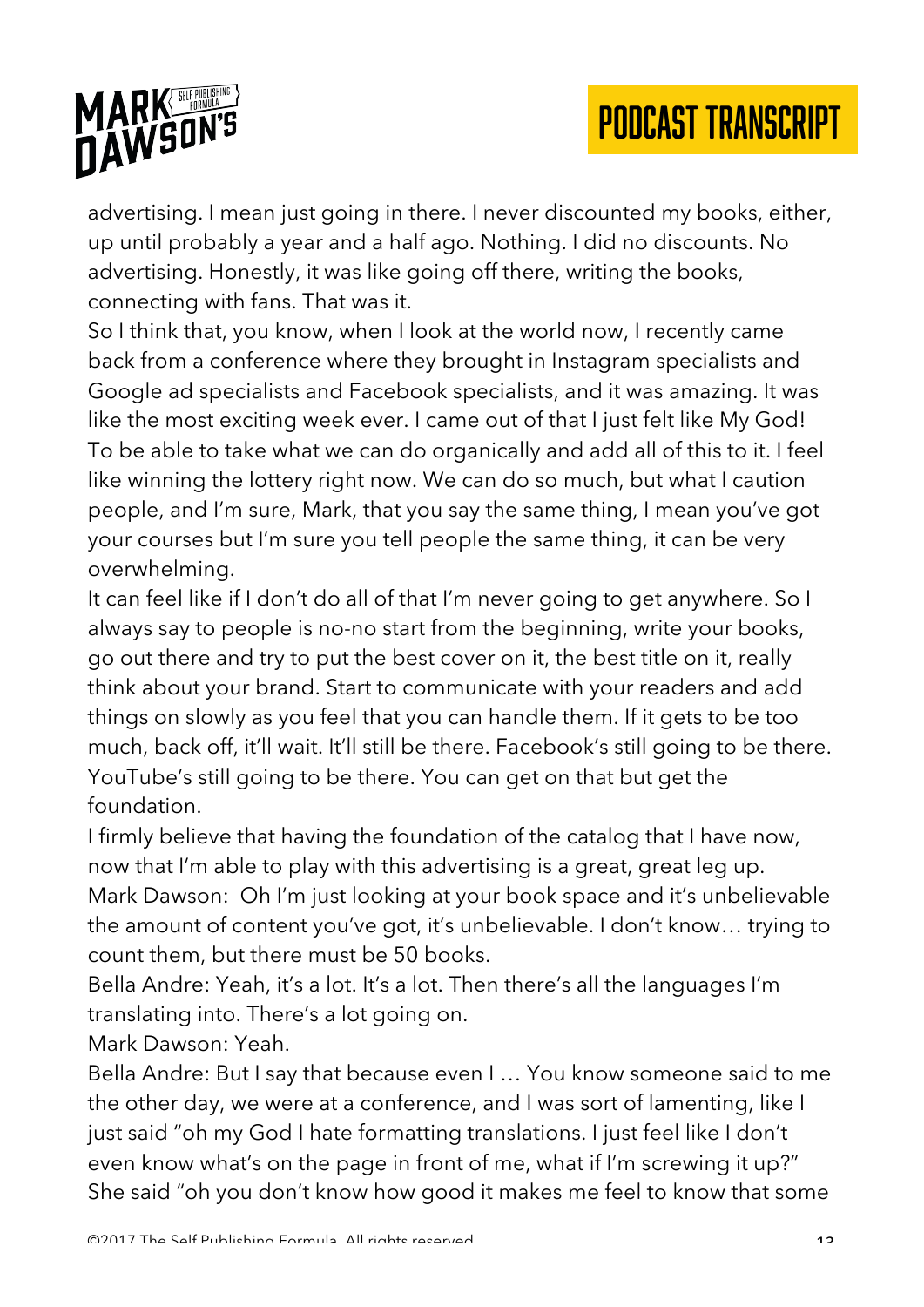

things are hard for you too." I was like "Are you kidding? It's all hard." Sitting down and opening my file and writing that book every day, it's hard every day.

You know, getting in there and going and being like okay you know what ad set are we coming up with now, and how are we targeting it, how do we optimize it? What kind of landing page? It's all hard! It's not like any of it becomes the easiest thing you've ever done and some paths are easier than others, and hopefully you can find good people to help you and work with you. But we are all putting in the hours, and we're all putting the time, and some parts of it we like more than others. I just think that's the most honest helpful thing I feel like I can tell anybody is like it's hard for all of us. Anybody who tells you otherwise or acts otherwise is totally full of it. Mark Dawson: Absolutely, I mean it is hard. It's also an amazing time for opportunities as you've made abundantly clear. Yeah, there's no easy [bun 00:29:23], Facebook ads aren't going to be the thing that makes the difference. As you said, I think it's one of two things it's loving writing and writing the book concentrating on the story, and cultivating relationships with fans and readers. That for me is that's what it breaks down to. Also, we spoke Marie Force not too long ago and Marie and you are kind of duking it out towards the top of the charts in your genre, and Marie's got a pretty big team of five or six people I think, and it's actually quite nice to know that you don't. You're doing a lot of this stuff yourself. Which is kind of what I still do. So it's two different ways of doing things, it's interesting to see how they're both working.

Bella Andre: Yeah, I mean I do, I obviously have a team, but she's got a real full time team. Which is great and my hat's off to her. I don't love having full time employees. I learned kind of early on, because I'm just a little more seat of my pants. I just don't want to manage anyone. I have a lot of contractors who work project by project basis for me and they're great and I adore them, and you know I couldn't do it without them. Since I was their first client for a lot of them, they'll drop everything for me. Which is great, so I can be a little bit more behind on things with them and they'll still go okay I can do it for you, I can do it for you. But yeah, again, I like to do my covers. I like to be really, really involved in the process of everything.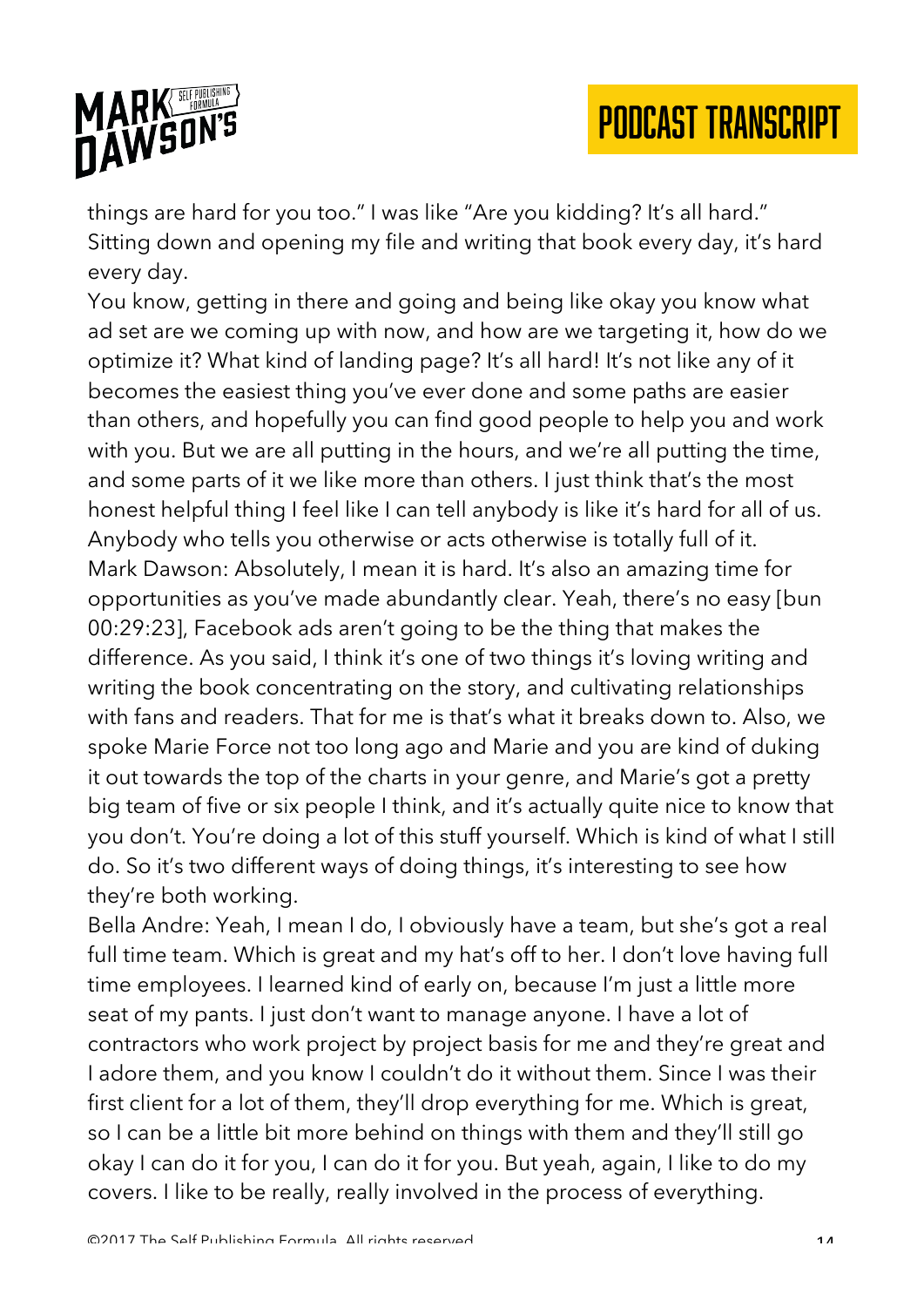

The one thing I don't do at all anymore, I don't do my own formatting because I hate it and there's a lot of amazing formatters out there. But you know I like to be involved with everything else. I like to be a part of the process, because, again, I think that my success in large part has been because I am piloting the ship myself. I like to keep my hands on the wheel and really kind of keep steering course. I've found over the past few years that when I take my hands off, when I'm not in the trenches getting dirty, things don't go as well. I like to make sure that I have some mud on myself all the time. That's what it is.

You may not make the covers yourself, but I'll tell you what, it never hurts to learn how to use Photoshop or Gimp or whatever you use. You may not know, ultimately be the one who sets up your Facebook ads but you should really be in there mucking around in ads manager. Just so that you can even have coherent conversations about it with people who are helping you with it. That's really important.

James Blatch: That's really good advice.

Mark Dawson: I was going to say that's been fantastic to have you on Bella. I remember reading a post that you had on cable, tonight we're starting out, four or five years ago now, I think it was about the print deal, as I recall, and it was really inspiring. I've kept a very close eye on what you're doing because you do everything very well. That's why you're selling so many books. It's really generous of you to be on with us this evening as we record this, and if people have learned as much as me and James have. Bella Andre: Well thanks, this has been fun.

James Blatch: Bella, it's been a real pleasure, as Mark says, thank you so much indeed for coming on and we're jealous of your life style there in northern California, but it's been really illuminating talking to you. Thank you so much.

#### Bella Andre: Thanks you guys.

Announcer: (exit music playing)

James Blatch: Bella Andre she's full of energy. I really got a great vibe from her, quite also a good approach I think to writing and to life. Obviously enjoys nature and enjoys her own environment and orders things quite specifically. I mean like a lot of the people we've talked to, Mark, a bit of a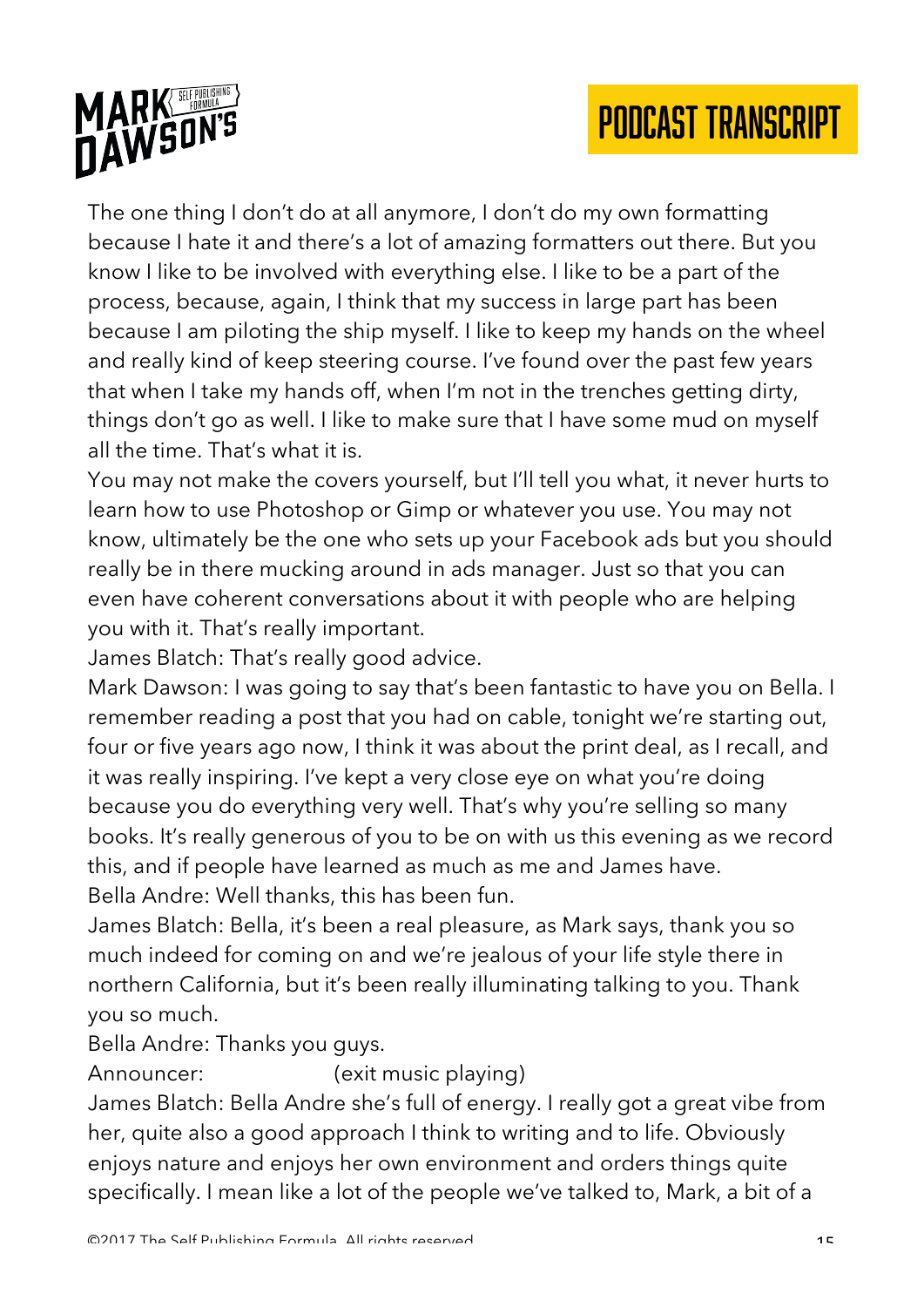

workaholic but somebody who's able also to switch off and go and do her walks and so on.

Mark Dawson: That's right, I think that's something that comes through talking to hyper-successful authors like Bella and Marie and Russel Blake – people like that. It is a fairly relentless work ethic. I think if you want to crack those really, the seven figure deals, those kinds of deals I think that kind of drive and determination is something that you probably need. But that's not to say that we can't have amazing careers when we're not prepared to put in those 12 hour days. It is something that I've noticed that those very successful authors are relentlessly hard working.

James Blatch: Yeah, and the other things that came to this, we are moving ourselves into a business that's almost wholly digital and it doesn't really matter where we are and we keep talking to people who live in amazing parts of the world. I don't necessarily want to move into Russell Blake's neighborhood in Mexico, but I'd love to visit him there. Amongst the vineyards in northern California, I mean that sounds pretty special.

Mark Dawson: It does, as we mentioned in the interview, it reminds me and you of that film Sideways.

James Blatch: Yes.

Mark Dawson: It's my favorite quote, which I won't repeat.

James Blatch: Well you can't.

Mark Dawson: We'd have the explicit tag slapped on us by iTunes but basically don't drink Merlot!

James Blatch: Parental guidance. We need that tag at some point. Okay, thank you so much indeed for listening to our podcast number 10. We will be back with number 11. We promise you that episode on mailing lists, that